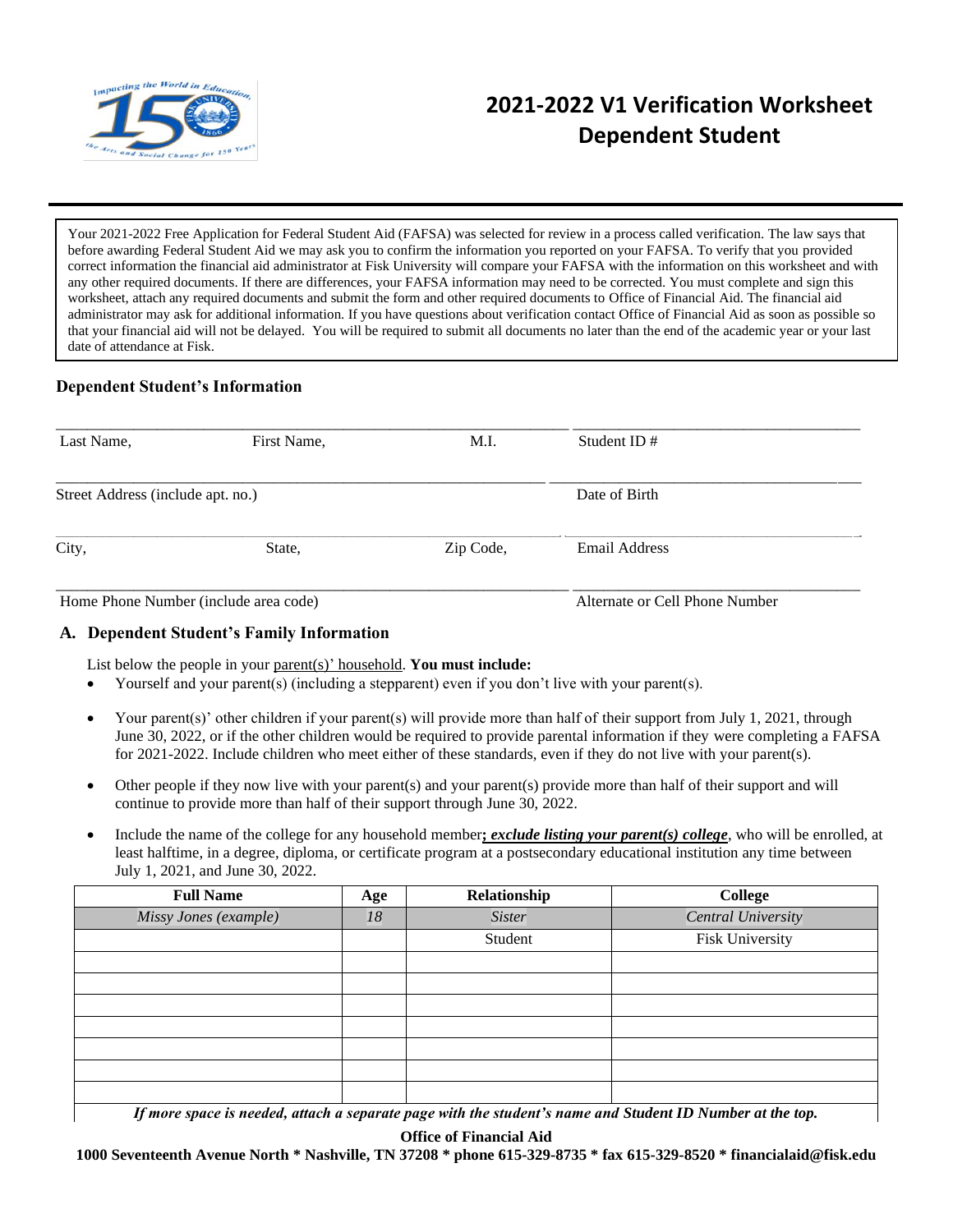# **B. Dependent Student AND Parent's Income Information to Be Verified**

1. **TAX RETURN FILERS** - *The best way to verify income is by using the IRS Data Retrieval Tool (DRT) that is part of FAFSA on the Web. If the student and/or parents have not already used the tool, go to FAFSA.gov, log in to the student's FAFSA record, select "Make FAFSA Corrections," and navigate to the Financial Information section of the form. From there, follow the instructions to determine if the student and/or parents are eligible to use the IRS Data Retrieval Tool (DRT) to transfer 2019 IRS income tax information into the student's FAFSA. It takes up to two weeks for IRS income information to be available for the IRS Data Retrieval Tool for electronic IRS tax return filers, and up to eight weeks for paper IRS tax return filers.*

# **Student Section - Check only ONE box in your section below if you filed a 2019 tax return.**

☐ Check here if **you used, or will use**, the IRS Data Retrieval Tool to transfer your tax information to your FAFSA.

☐ Check here if **you did not** use the IRS Data Retrieval Tool (DRT) when the FAFSA was filed. Send/email a copy of your 2019 IRS Tax Return Transcript or signed 2019 Federal Tax Return to the Office of Financial Aid. Contact the IRS at<http://www.irs.gov/Individuals/Get-Transcript> or 1-800-908-9946 to request a copy of your 2019 IRS Tax Return Transcript.

# **Parent Section - Check only ONE box in your section below if you filed a 2019 tax return.**

☐ Check here if your parent(s) filed a 2019 tax return **and used, or will use**, the IRS Data Retrieval Tool (DRT), when the FAFSA was filed, to transfer their tax information to your FAFSA, **skip to section C.**

☐ Check here if your parent(s) filed a 2019 tax return but **did not use** the IRS Data Retrieval Tool (DRT) when the FAFSA was filed. Send/email a copy of your parent(s) 2019 IRS Tax Return Transcript or signed Federal Tax Return to the Office of Financial Aid. Contact the IRS at<http://www.irs.gov/Individuals/Get-Transcript> or 1-800-908-9946 to request a copy of your parent(s) 2019 IRS Tax Return Transcript, **skip to section C.**

# 2. **NONFILERS** (Did not file a Tax Return)

**Student Section - Check only ONE box from below if you DID NOT file a 2019 tax return; list every employer even if they did not issue an IRS W-2 form. Do not fill this section out if you filed taxes for 2019.**

 $\Box$  The student was not employed and had no income earned from work in 2019.

 $\Box$  The student was employed in 2019 and has listed below the names of all the student's employers, the amount earned from each employer in 2019 even if they did not receive an IRS W2 form, and whether an IRS W-2 form is attached. Attach copies of all 2019 IRS W-2 forms issued to the student by employers.

| гэл нэг оног ант англана нг нь бол богот н аю жааснг нгэд н тал толанг                                    |                    |                              |  |  |  |  |
|-----------------------------------------------------------------------------------------------------------|--------------------|------------------------------|--|--|--|--|
| <b>Student Employer's Name</b>                                                                            | 2019 Amount Earned | <b>Check if W-2 Attached</b> |  |  |  |  |
| Suzy's Auto body Shop (example)                                                                           | $$2,000$ (example) |                              |  |  |  |  |
|                                                                                                           |                    |                              |  |  |  |  |
|                                                                                                           |                    |                              |  |  |  |  |
| If more space is needed, attach a separate page with the student's name and Student ID Number at the top. |                    |                              |  |  |  |  |

### (Do not enter any amounts in the box below if the student filed a Tax Return)

*If more space is needed, attach a separate page with the student's name and Student ID Number at the top.*

**Parent Section - Check only one box from below if you did not file a 2019 tax return; list every employer even if they did not issue an IRS W-2 form. Do not fill this section out if you filed taxes for 2019.**

 $\Box$  The parent(s) was not employed and had no income earned from work in 2019.

 $\Box$  The parent(s) was employed in 2019 and has listed below the names of all the parent's employers, the amount earned from each employer in 2019 even if they did not receive an IRS W2 form, and whether an IRS W-2 form is attached. Attach copies of all 2019 IRS W-2 forms issued to the parent(s) by employers.